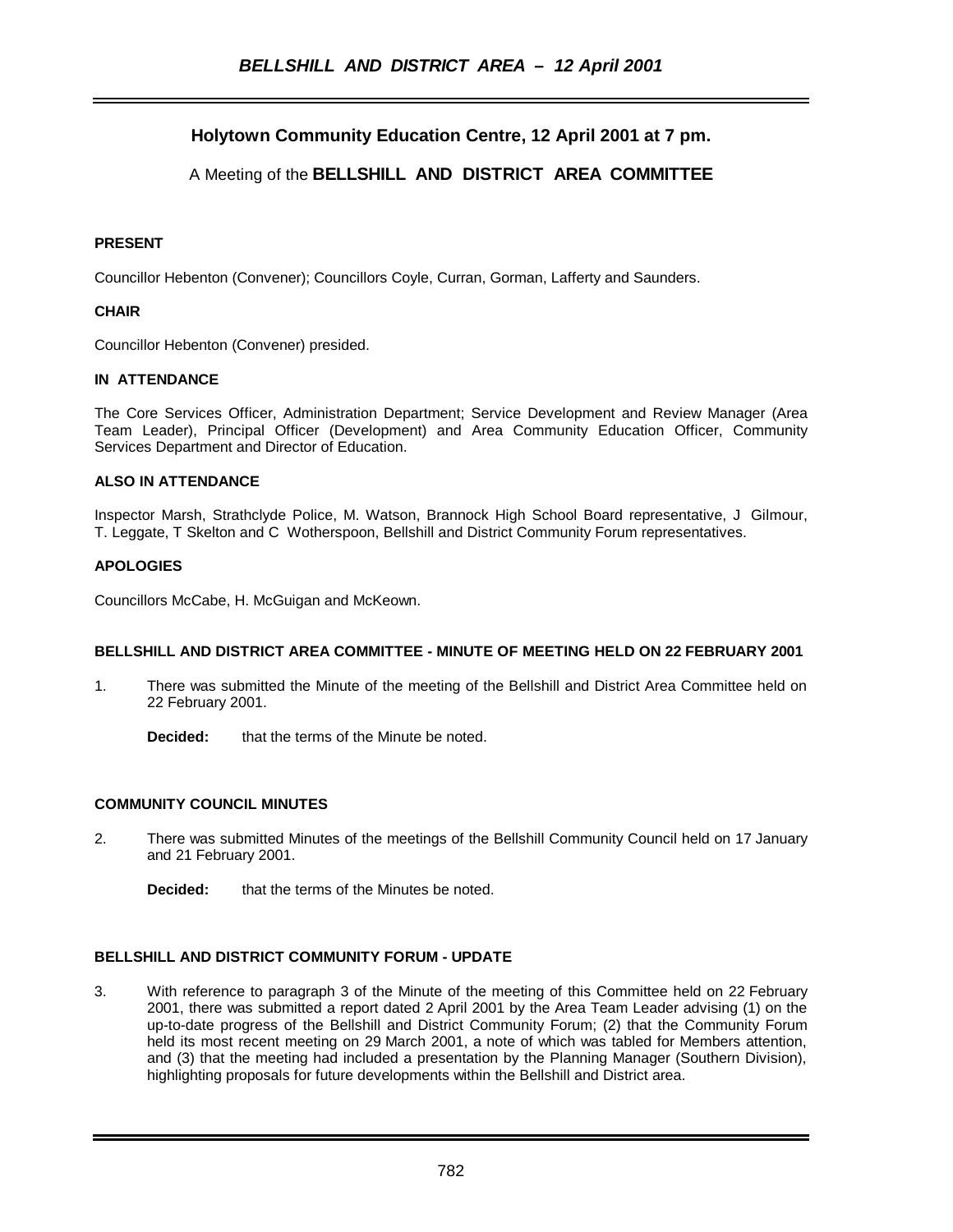### **Decided:** that the contents of the report be noted. **COMMUNITY GRANTS SCHEME - CONSIDERATION OF APPLICATIONS**

- 4. With reference to paragraph 7 of the Minute of the meeting of this Committee held on 22 February 2001, there was submitted a report dated 28 March 2001 and a schedule of applications (tabled) by the Director of Community Services detailing applications for Community Grants covering more than one Area Committee boundary together with continued and new applications specific to the Bellshill and District Area Committee.
	- **Decided:** that subject to receipt of any outstanding information, the applications for Community Grants be dealt with as follows:-

### **(1) APPLICATIONS COVERING MORE THAN ONE AREA COMMITTEE BOUNDARY**

#### **(a) CONTINUED APPLICATIONS**

| <b>Group/Grant Requested</b>                                                                                              | <b>Purpose of Application</b>                                                 | <b>Decision</b> |
|---------------------------------------------------------------------------------------------------------------------------|-------------------------------------------------------------------------------|-----------------|
| <b>Strathcarron Hospice Charity Shop</b><br>(CG00/01-344) - £2,000 (previously<br>awarded £610)                           | To assist with the costs of rent.                                             | Nil award       |
| One Way Group (CG00/01-345) -<br>£2,000 (previously awarded £125)                                                         | To assist with purchase of recording<br>equipment, tapes and CD's.            | Nil award       |
| The Barn Amateur Boxing Club<br>(CG00/01-445) - £2,000                                                                    | To assist with purchase of equipment.                                         | Nil award       |
| Jack and Jill Support Group<br>(CG00/01-488) - £2,000 (previously<br>awarded £480)                                        | To assist with cost of taking families<br>away to holiday centre.             | Grant £100      |
| Carfin Parish Church<br>(CG00/01-533) - £700 (previously<br>awarded £150)                                                 | To assist with purchase of folding<br>tables.                                 | Nil award       |
| No. 7 (Bellshill) Platoon Army Cadets<br>(CG00/01-549) - £300 (previously<br>awarded £75)                                 | To assist with purchase of football<br>strips.                                | Nil award       |
| Scottish European Boxing Hall of<br><b>Fame Steering Committee</b><br>(CG00/01-551) - £1,420 (previously<br>awarded £200) | To assist with start up costs,<br>stationery, telephone and hall lets.        | Nil award       |
| Coatbridge Indoor Bowling Club<br>Senior Section (CG00/01-552) - £250<br>(previously awarded £50)                         | To assist with costs of closing social<br>event and prizes for competitions.  | Nil Award       |
| Dyslexia Scotwest (CG00/01-553) -<br>£2,000 (previously awarded £280)                                                     | To assist with costs of help and<br>support service and awareness<br>raising. | Nil award       |
| <b>Bellshill Salvation Army Band</b><br>(CG00/01-554) - £400 (previously<br>awarded £125)                                 | To assist with purchase of folders for<br>Band's music.                       | Grant £50       |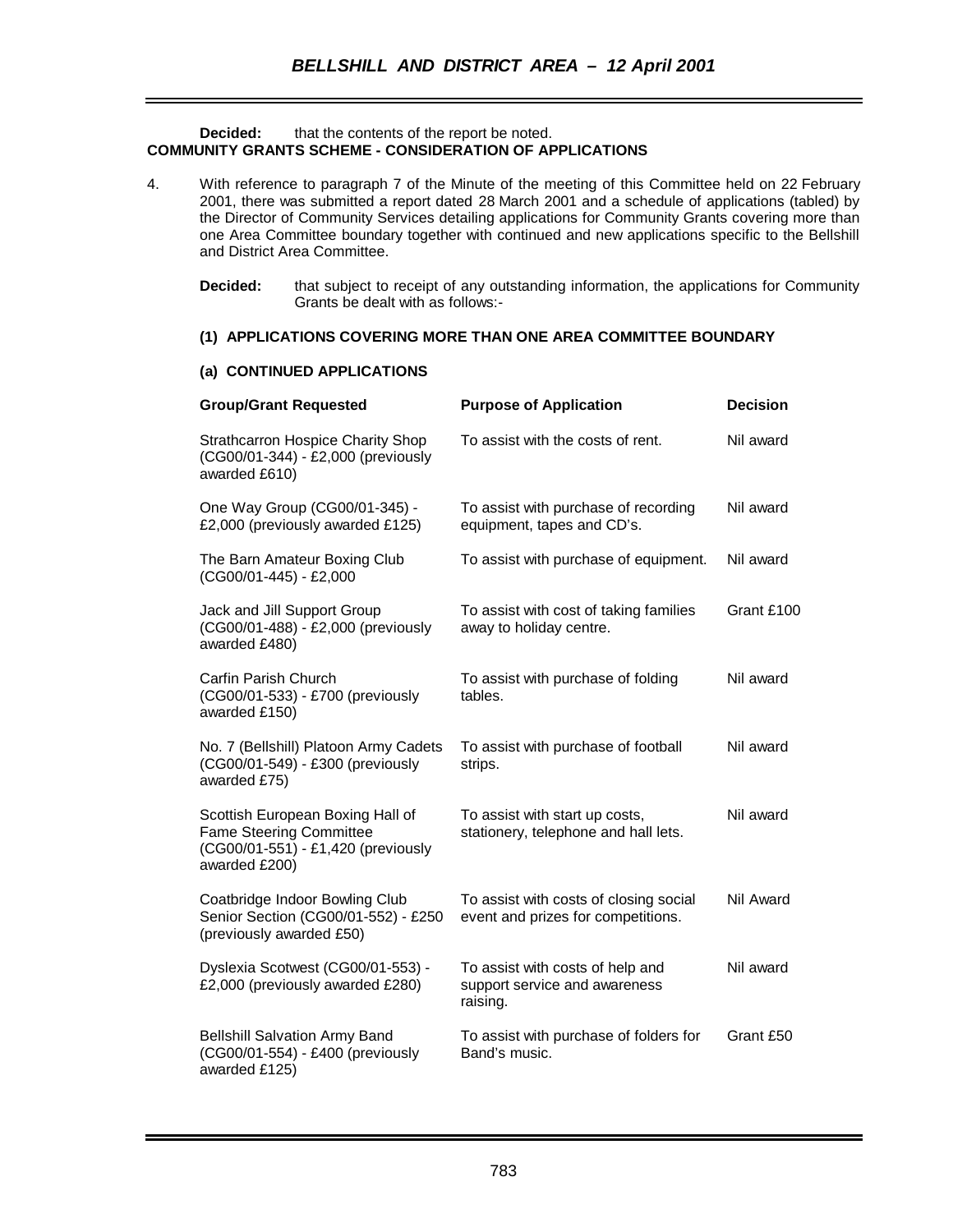| <b>Group/Grant Requested</b>                                                                         | <b>Purpose of Application</b>                                                                     | <b>Decision</b>                        |
|------------------------------------------------------------------------------------------------------|---------------------------------------------------------------------------------------------------|----------------------------------------|
| Cleland Church of Scotland Choir<br>(CG00/01-555) - Unknown<br>(previously awarded £175)             | To assist with general running costs.                                                             | Nil award                              |
| The Nickelodeons Concert Group<br>(CG00/01-556) - £800 (previously<br>awarded £90)                   | To assist with purchase of new<br>equipment and travel expenses.                                  | Nil award                              |
| <b>Motherwell United YMCA</b><br>(CG00/01-602) - £2,000 (previously<br>awarded £200)                 | To assist with cost of providing<br>disabled entrance and adapting<br>reception area.             | Nil award                              |
| <b>Motherwell United YMCA</b><br>(CG00/01-603) - £2,000 (previously<br>awarded £100)                 | To assist with cost of refurbishing<br>toilets and shower room.                                   | Nil award                              |
| Motherwell United YMCA<br>(CG00/01-604) - £2,000 (previously<br>awarded £50)                         | To assist with costs of altering kitchen<br>with appliances that meet<br>environmental standards. | Nil award                              |
| Cumbernauld and Kilsyth District<br>Youth League (CG00/01-608) -<br>£2,000 (previously awarded £245) | To assist with costs of taking boys to<br>football tournament in Holland.                         | Nil award                              |
| Motherwell and District Women's Aid<br>(CG00/01-609) - £1,500 (previously<br>awarded £673)           | To assist with costs of developing a<br>landscaped refuge garden.                                 | Nil award                              |
| Motherwell YMCA Out of School<br>Care (CG00/01-692) - £2,000<br>(previously awarded £50)             | To assist with purchase of computer<br>equipment and staff training costs.                        | Nil award                              |
| Holytown Beer and Wine Circle<br>(CG00/01-693) - £400 (previously<br>awarded £40                     | To assist in paying for travel costs.                                                             | Grant £100                             |
| Wishaw Girls' Football Club<br>(CG00/01-697) - £1,500 (previously<br>awarded £350)                   | To assist with purchase of equipment<br>and admin costs.                                          | Nil award                              |
| Royal Marines Association<br>(CG00/01-699) - £300 (previously<br>awarded £100)                       | To assist with hire of coaches, general<br>secretarial expenses and postage.                      | Nil award                              |
| Senior Eco Warriors (CG00/01-701) -<br>£570 (previously awarded £50)                                 | To assist with transport, catering and<br>expenses.                                               | Nil award                              |
| Senior Citizens' and Lunch Club<br>(CG00/01-702) - £500 (previously<br>awarded £200)                 | To assist with cost of two summer<br>outings.                                                     | Continued for further<br>consideration |
| Motherwell United Services Over 60<br>Club (CG00/01-704) - £400<br>(previously awarded £200)         | To assist with cost of transport and<br>meals.                                                    | Nil award                              |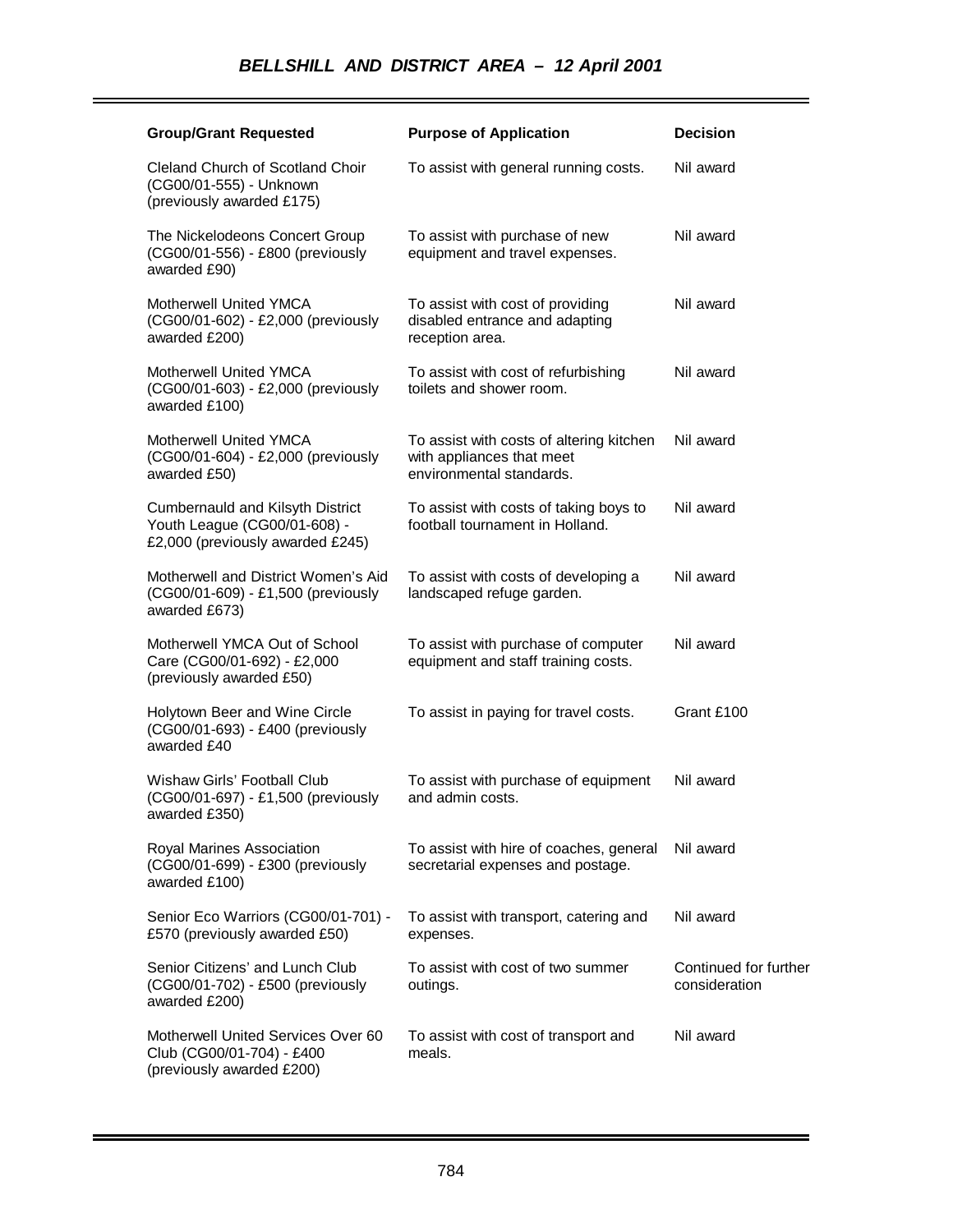## **(b) NEW APPLICATIONS**

| <b>Group/Grant Requested</b>                                          | <b>Purpose of Application</b>                                                             | <b>Decision</b>                        |
|-----------------------------------------------------------------------|-------------------------------------------------------------------------------------------|----------------------------------------|
| Villa Park Boys' Club (CG01/02-2) -<br>£300                           | To assist with purchase of tops for<br>training purposes.                                 | Continued for further<br>consideration |
| Menopause Research and<br>Information Service (CG01/02-4) -<br>£1,500 | To assist with costs of advertising and<br>printing of information packs and<br>leaflets. | Continued for further<br>consideration |

## **(2) APPLICATIONS SPECIFIC TO BELLSHILL AND DISTRICT AREA COMMITTEE**

## **(a) CONTINUED APPLICATIONS**

| <b>Group/Grant Requested</b>                                                                                      | <b>Purpose of Application</b>                                                               | <b>Decision</b>                                          |
|-------------------------------------------------------------------------------------------------------------------|---------------------------------------------------------------------------------------------|----------------------------------------------------------|
| New Stevenston Nursery Support<br>Group (CG00/01-565) - £400<br>(previously awarded £71)                          | To assist with start up costs and<br>purchase of equipment.                                 | Nil award                                                |
| Newarthill Parish Church<br>(CG00/01-566) - £2,000 (previously<br>awarded £250)                                   | To assist with cost of extension to<br>church hall for kitchen and toilets.                 | Grant £575 and<br>continued for further<br>consideration |
| Unitas Court Housing Association<br>(CG00/01-588) - £200                                                          | To assist with costs of plants and<br>shrubs to fill tubs in complex.                       | Grant £200                                               |
| Viewpark Lunch Club (Old Peoples<br>Welfare Club) (CG00/01-589) -<br>£377.20                                      | To assist with costs of meals, travel,<br>cleaning materials and photocopying.              | Continued for further<br>consideration                   |
| Holy Family PTA (CG00/01-591) -<br>£500 (previously awarded £400)                                                 | To assist with purchasing computer<br>for school library.                                   | Grant £75                                                |
| Enable, Bellshill and District Branch<br>(CG00/01-614) - £350 (previously<br>awarded £135)                        | To assist with costs of hall rent.                                                          | Grant £25 and<br>continued for further<br>consideration  |
| Newarthill Children's Gala Day<br>Association (CG00/01-615) - £1,000                                              | To assist with costs to renew<br>costumes, floats and vehicle hire.                         | Nil award                                                |
| Mossend Primary School Board<br>(CG00/01-616) - £400 (previously<br>awarded £300)                                 | To assist with costs of promoting<br>school projects and financing new<br>equipment.        | Grant £100                                               |
| <b>Bellshill and District Retired Miners</b><br>NUM Scotland (CG00/01-651) -<br>Unknown (previously awarded £100) | To assist with costs of transport.                                                          | Grant £50 and<br>continued for further<br>consideration  |
| <b>Burnhead Parents' Association</b><br>(CG00/01-660) - £1,000                                                    | To assist with costs of sports<br>equipment, playground equipment,<br>trips and bike racks. | Continued for further<br>consideration.                  |